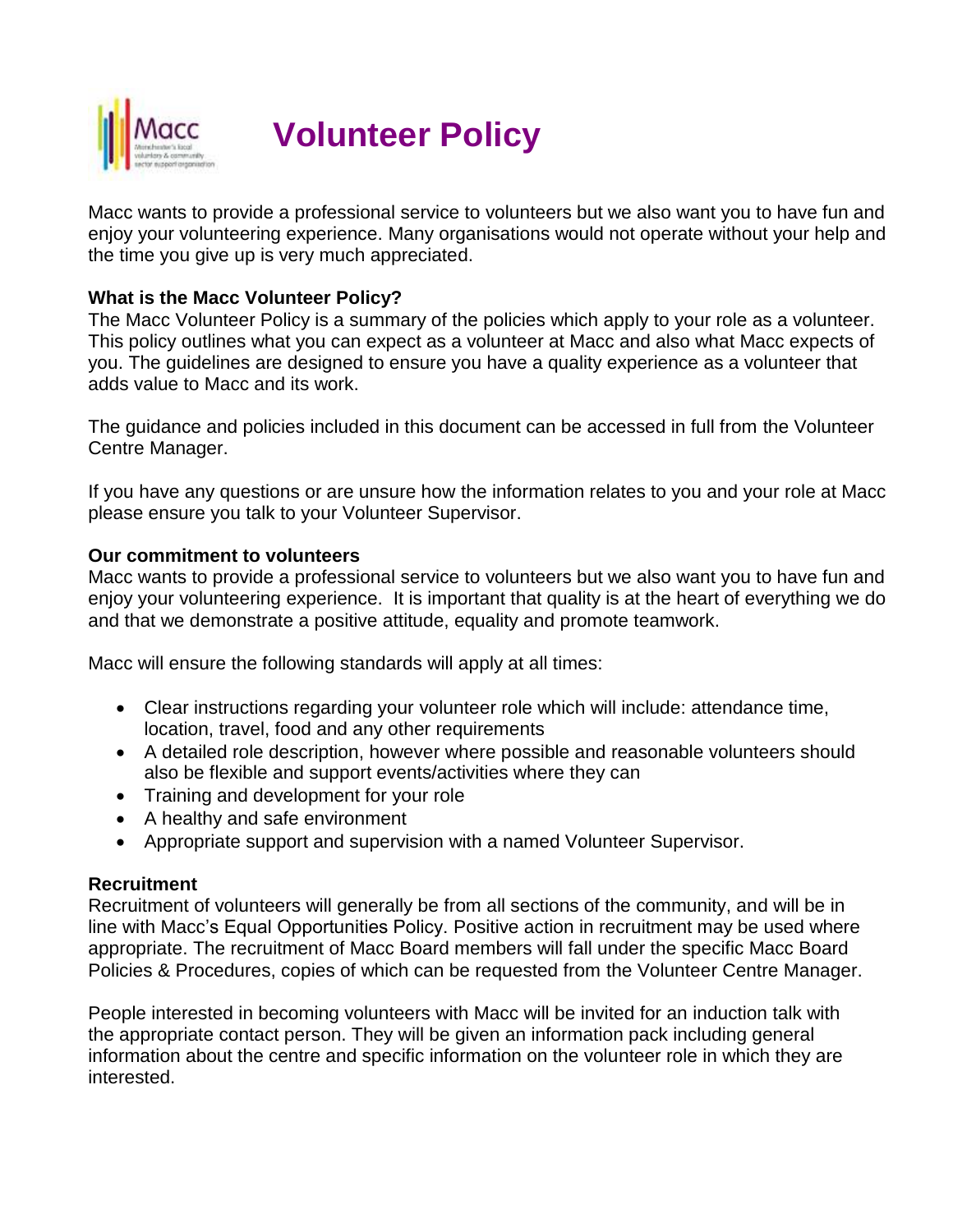All volunteers will be asked to complete a simple registration form appropriate to the role that they are applying for and to supply two references. Where applicants are not placed in the role applied for, they will be provided with feedback and given the opportunity to discuss alternative volunteering roles both within Macc and other volunteer involving organisations.

#### **General guidelines**

#### **Accountability**

It is important that you attend every volunteer session you have committed to. If you cannot come in you must directly inform your Volunteer Supervisor as soon as possible. This is to ensure we make alternative arrangements to fill your role. Failure to contact us may place additional pressure on existing volunteers and staff.

#### **Additional duties**

Due to the nature of some volunteer roles, you may at times be asked to **perform additional duties** other than those to which you were originally assigned. Your co-operation and flexibility will help the team to deliver their services as efficiently as possible. However, if you feel unable to **perform extra duties**, please let your Volunteer Supervisor know.

#### **Confidential information**

As part of your volunteer agreement you will be expected to commit to the Macc confidentiality statement. You will receive a copy of this as part of your induction.

During the course of your volunteering activity you may have access to information of a confidential nature. This could be as simple as having access to other volunteers' details which you may be adding to our database or overhearing a member of staff talking on the phone.

When someone gives us any confidential information, they need to be sure that we will not pass this to anyone else without their prior permission.

The only exception to this is if you have been party to any information which raises a concern to you for example; a child protection issue. In this case you will be expected to share this with your Volunteer Supervisor or another member of the Macc Management Team.

If you are ever unsure about information you see, hear or are sent as a volunteer you can discuss this with your Volunteer Supervisor.

#### **Support & supervision**

Supervision will be provided on a monthly/bi-monthly basis either 1:2:1 or in a group setting. This will be an opportunity to review how your volunteering role is going and address any training needs or performance issues with your supervisor. If areas for development are highlighted you can discuss with your supervisor a plan of action for addressing these issues.

Please note that Macc reserves the right to end your volunteering opportunity if it feels that you are unable to undertake the duties required by the role, but you will always be provided the opportunity to discuss this first.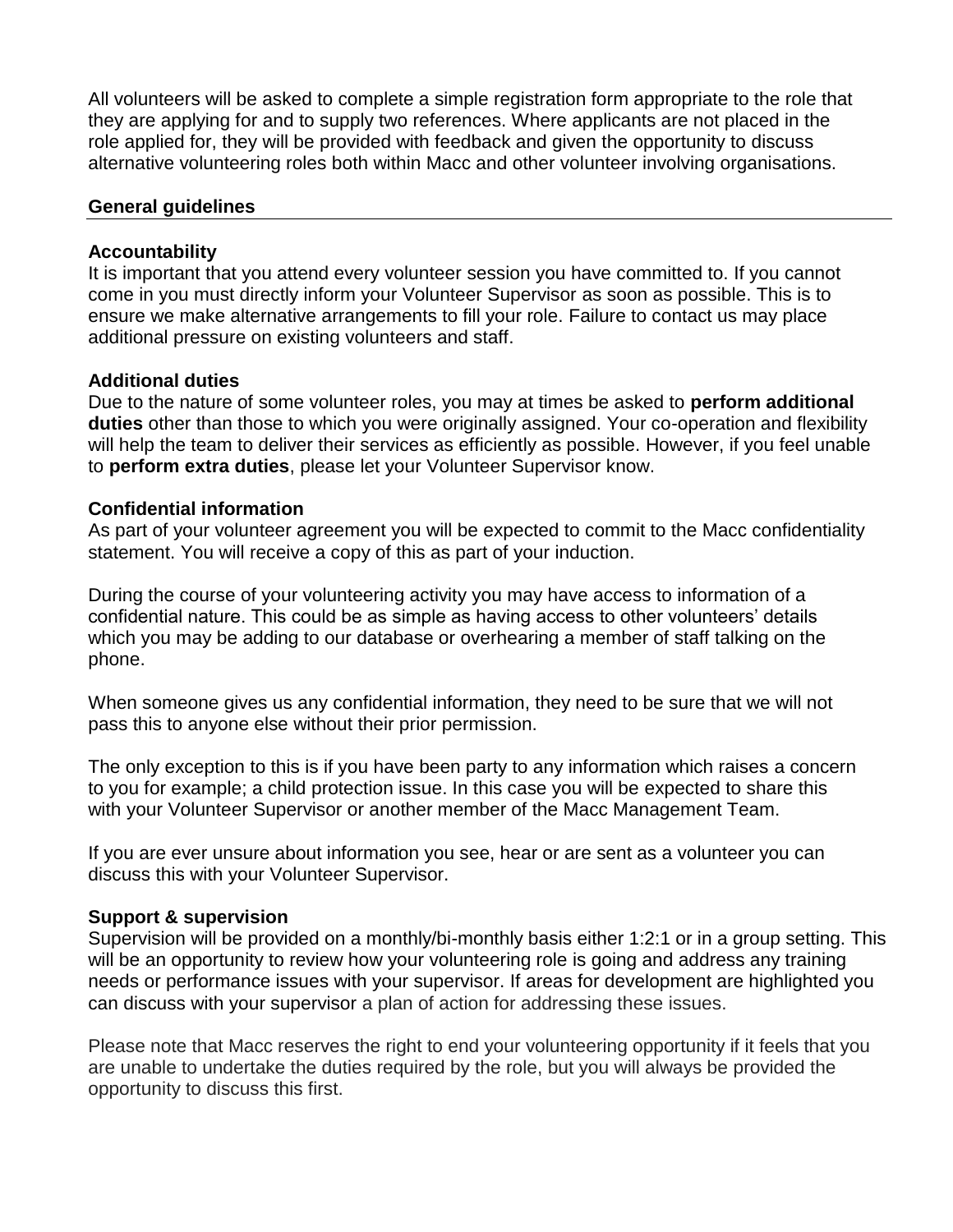# **Problem solving procedure (Macc Grievance Procedure)**

A grievance is a perceived or real issue which causes resentment, suffering or distress and which may be regarded as grounds for complaint. Macc has a policy to help deal with grievances that volunteers may have. In line with this policy volunteers have the right to discuss any concerns they may have with their Volunteer Supervisor at any time.

If the Volunteer Supervisor is unable to resolve the problem they will refer the matter to the Chief Executive and ultimately the Board of Trustees, with the permission of the volunteer.

More information on the grievance resolution procedure can be obtained from the Volunteer Centre Manager. *(Please refer to Macc's Grievance Policy)*

#### **Equal opportunities**

Macc is committed to ensuring within the framework of the law that our workplace is free from unlawful or unfair discrimination on the grounds of disability, colour, race, nationality, ethnic or national origin, sex, gender (including gender reassignment), sexual orientation, age, marital status, religious or other similar philosophical belief. We aim to ensure that our volunteers achieve their full potential and that all decisions are taken without reference to irrelevant or discriminatory criteria. *(Please refer to Macc's Equal Opportunities Policy)*

#### **Safeguarding**

Macc is committed to practice which protects children and vulnerable adults from harm. As an organisation we recognise and accept our responsibilities to develop awareness of the issues which cause children and vulnerable adults harm and seek to ensure that our staff and volunteers act appropriately and effectively. As an organisation Macc fully acknowledges its duty of care towards its employees, volunteers and members.

Please refer to Macc's Safeguarding Policy and Procedure for details on volunteer responsibilities regarding safeguarding; children and vulnerable adult procedures and how to deal with allegations.

#### **Expenses**

The reimbursement of expenses is regarded as good practice and is an equal opportunities issue. Macc will pay all volunteers out of pocket expenses for costs incurred whilst volunteering, even if they do not accept them. By not paying expenses you create a barrier and will exclude individuals who do not have financial resources to participate.

Macc will only pay volunteers' actual out of pocket expenses and preferably not fixed amounts per session, lump sums or honoraria. Expenses payments that exceed volunteers' costs may be seen as a payment for work they have carried out. This causes a number of issues but the two main ones are:

- Volunteers may have their benefits jeopardised or be liable to taxation
- There is an increased possibility of organisations being classed as employers and therefore responsible for complying with statutory obligations (i.e. national minimum wage)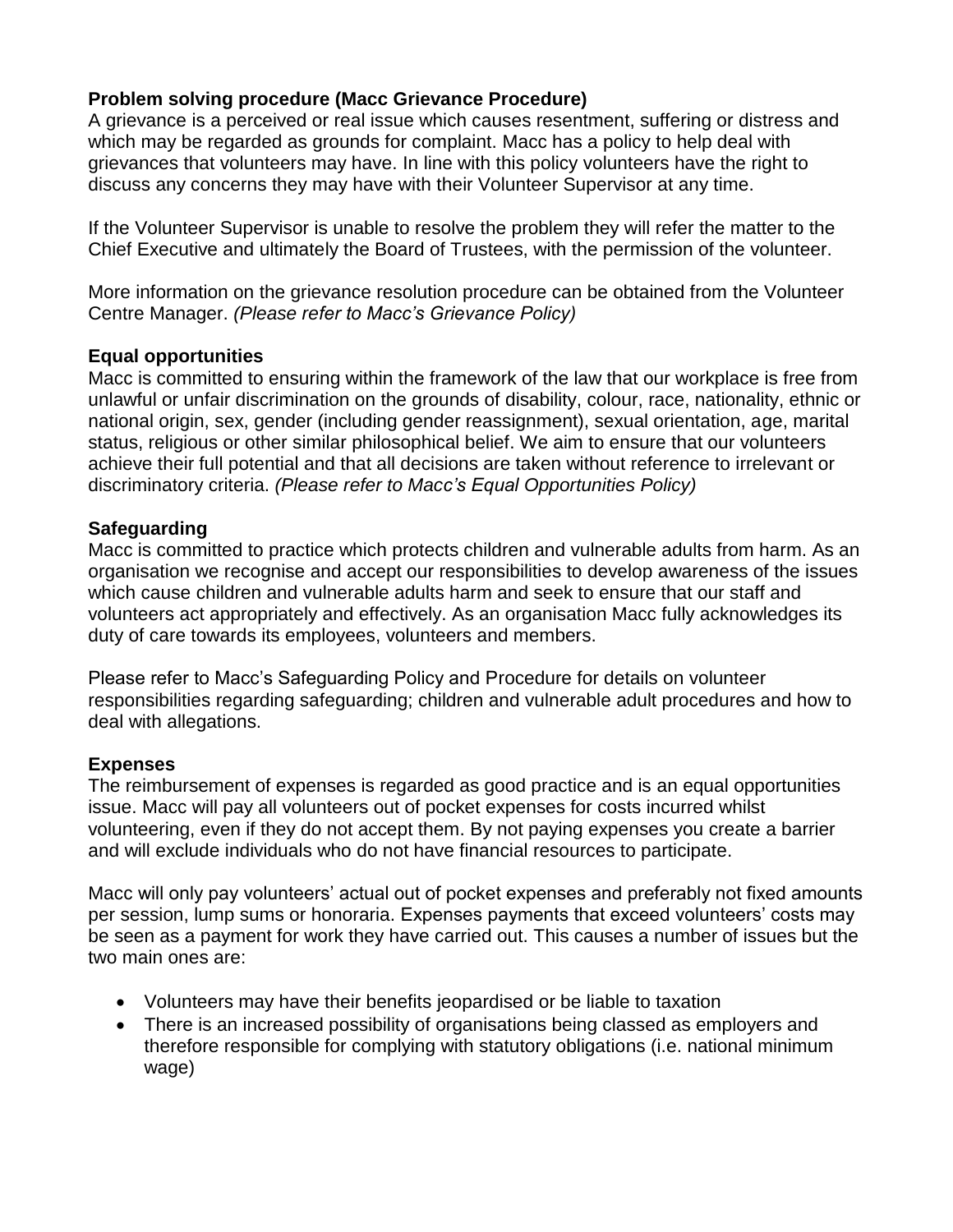There may be some exclusions and these will be discussed on a case-by-case basis. If expenses cannot be provided, this must be advertised beforehand to ensure that volunteers can choose whether they are financially able to take part.

Expenses can be paid for the following:

- Bus and train travel expenses. Where possible volunteers should use the cheapest form of public transport and retain their tickets as evidence of expenditure. Reasonable adjustments will be made for people with disabilities or volunteers working late shifts where it may not be possible to travel on public transport (i.e. providing taxis or alternative transport)
- Costs of petrol used in the course of volunteering will be reimbursed. Charges will depend on the fluctuating cost of petrol prices and include depreciation and other running costs
- Meals, meal allowance and refreshments. This equates to ONE meal for four or more hours of volunteering. TWO meals for eight or more hours. Up to £5 for a meal and a drink is recognised as a reasonable amount. *(Please refer to Macc's expenses policy)*

#### **Facilities and property**

Macc has significant constraints on resources and has a high level of public accountability. We ask you to be efficient and economical and protect these assets. This covers all consumables and equipment including, but not confined to, items such as stationery, communication devices, computers, office equipment and other equipment. Property (including consumables) is not to be removed from the premises and/or used for private purposes without prior authority from your immediate Supervisor/Manager. You are not authorised to use the organisation's equipment such as faxes, photocopiers, PC's and phones for private purposes.

#### **Contact with the media**

All requests from members of the media for comments/information should be politely directed to the Chief Executive or your Volunteer Supervisor. This will ensure the accuracy of all information given to the media and help to maintain good relationships. Similarly, you should not give any interviews, appear in any promotions, advertisements or endorsements, or give any assistance to the media in relation to any story concerning the affairs of the event, without the prior consent of the organisers. Ask your Volunteer Supervisor if you need more information or if there is anything you are not sure about. You should also exercise discretion when commenting in your private capacity about the role where your comment may be understood to be an official comment of the organisation. *(Please refer to Macc's Media Policy)*

# **Fraud and corruption**

Fraudulent and corrupt activities are in fundamental opposition to the spirit of Macc. If you suspect fraudulent or corrupt behaviour, report it to your Volunteer Supervisor or the Internal Operations Director. We will treat reports of corruption/fraudulent behaviour as confidential, where possible, and will seek to protect individuals making such reports from recrimination. All reports will be investigated promptly and fairly. Anyone found to be engaging in such conduct will be removed from Macc and referred to the police (if appropriate). *(Please refer to Macc's Financial Procedures)*

#### **Gifts and hospitality**

It is essential that all actions of all volunteers and staff stand up to public scrutiny and that the behaviour of volunteers and staff can be seen to be ethical and in accordance with best practice.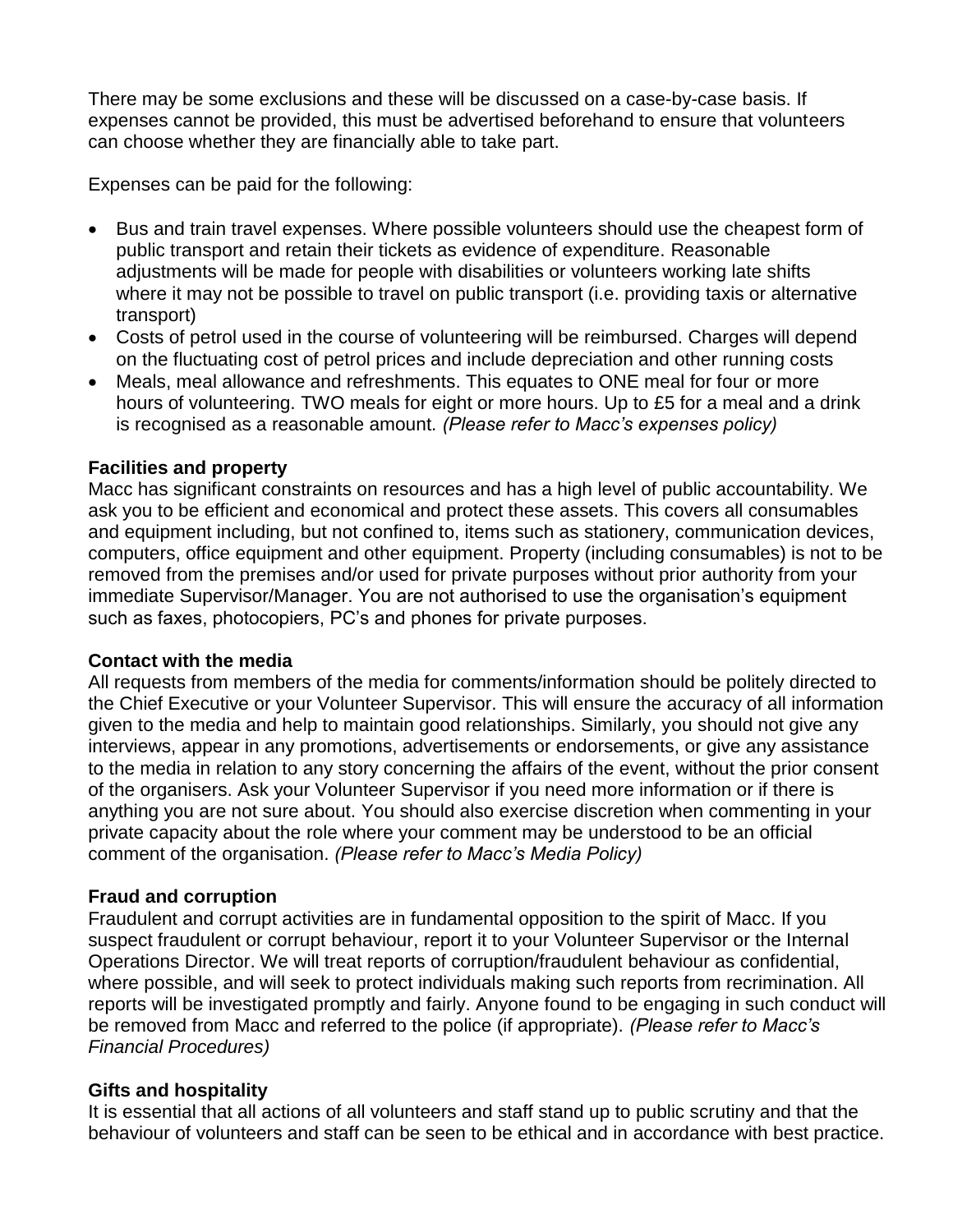Volunteers should take account of the following guidelines when considering how to respond to offers of gifts and hospitality:

- Gifts offered to individual volunteers should generally be declined whatever the source. However, if such action would cause offence, gifts may be accepted and dealt with as indicated below. (This policy is not intended to cover gifts of small value such as calendars, pin badges, pens etc. that are part of promotional materials given out at events. Any items of uniform, out of pocket expenses or food given whilst volunteering are not gifts)
- If personal gifts are offered they may be accepted and retained by individual volunteers provided that they do not exceed the value of £10. The acceptance of such gifts, however small, may affect individuals' benefits and must be registered on the attached form with your Volunteer Supervisor
- An individual cannot retain personal gifts offered with a value of more than £10. They must be passed to your Volunteer Supervisor. Macc will take responsibility for these either as a donation to Macc or, if appropriate for a donation to the host/event organisers
- Organisational gifts e.g. paintings/sculptures may be accepted but cannot be retained by an individual. They must be passed to your Volunteer Supervisor
- Receipt of all gifts/hospitality from outside bodies should be recorded on the attached form and countersigned by the volunteer. Where gifts or entertainment have been declined you should record your decision to decline on the attached form
- If you at all unsure speak to your Volunteer Supervisor

Gifts or entertainment, even of nominal value, should never be accepted if it could be seen as bribery to influence a decision. *(Please refer to Macc's Financial Procedures)*

#### **Health and safety**

Macc is committed to providing you with a safe working environment. You are required to exercise reasonable care in the course of your role to ensure the Health and Safety of yourself and others.

Please be aware of, and follow all safety information. The following safety responsibilities apply to everyone:

- 1. Pay close attention and familiarise yourself with the facilities during your tour of the organisation or venue you are volunteering at and note the names of the different exits and access points
- 2. Co-operate fully with organisation staff at all times
- 3. Understand the emergency plans for the venue (e.g. fire evacuations)
- 4. Do not use any equipment or machinery which you have not been trained to use
- 5. Take care when lifting and carrying (e.g. don't lift very heavy boxes)
- 6. Report any potential hazards to a member of staff
- 7. In the event of fire/hazard or any other risk, remove yourself and warn others of imminent danger
- 8. If you feel an activity is unsafe or you feel unwell report this to your Supervisor
- 9. Contribute to a safe and healthy workplace don't leave things lying around, keep work areas and gangways clear and tidy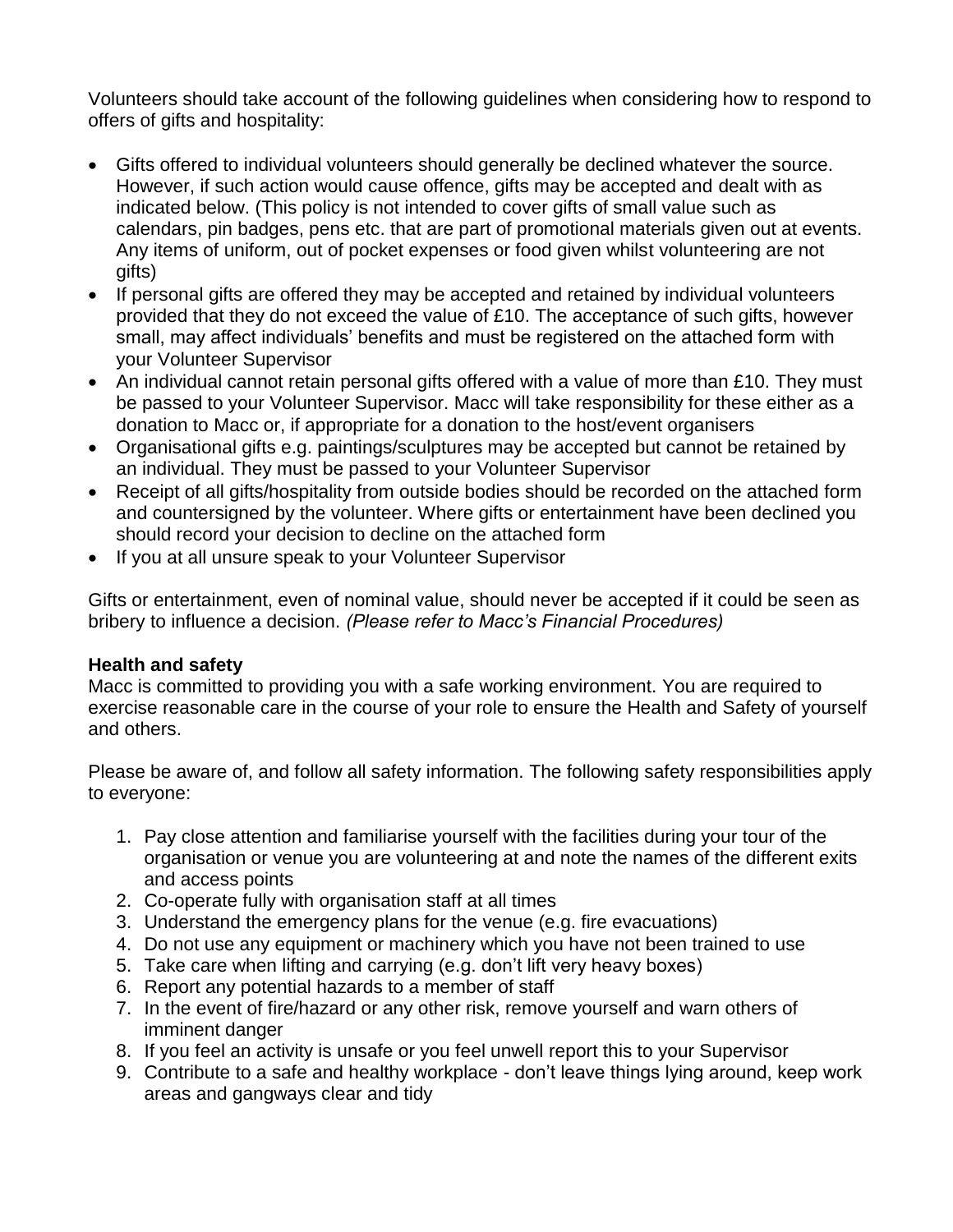## *(Please refer to Macc's Health and Safety Policy)*

# **First Aid**

If a medical emergency should arise, unless you are a trained first-aider, your first priority should be to get assistance from someone who is trained. Even if you are a trained first-aider, ensure that professional medical help is obtained as a matter of urgency. *(Please refer to Macc's Health and Safety Policy for an up to date list of qualified first aiders)*

If there is any immediate danger, get yourself and those near you away from the area as quickly as possible. Your attempts to assist someone should be minimal but you might be able to do some of the following until help arrives:

- Clear the space around the ill or injured individual and keep other spectators away
- Help make the individual comfortable
- If possible, place them in the recovery position and call the 999 as soon as possible
- Be extremely careful with blood. You can put a cloth over a wound to help stop bleeding but do not touch the wound or allow blood to come into contact with your skin

#### **Security**

Security measures are taken seriously at Macc and you will be required to adhere to security procedures whilst in and around the building. The security measures will be notified to you via training or induction. *(Please refer to Macc's Health and Safety Policy)*

#### **Smoke free environment**

We observe a smoke-free work environment and you cannot smoke whilst volunteering. Smoking will be allowed in the designated area (where provided) during approved breaks. *(Please refer to Macc's Health and Safety Policy)*

# **Professional behaviour**

All volunteers have a responsibility to behave professionally at all times. Please be aware that swearing, offensive language and offensive/inappropriate jokes are unacceptable when volunteering with Macc.

# **Start/finish times**

The start time for your role, as discussed at your induction is the time you are required to arrive at Macc. You are requested not to arrive at the building any more than 30 minutes prior to your start time, unless requested by your Volunteer Supervisor.

# **Training attendance**

Training will form an exciting and important part of your volunteering experience and provides valuable information to help you do your role. You are required to attend all relevant training/teambuilding sessions.

#### **Illegal drugs and alcohol**

We prohibit the sale, distribution, use or being under the influence of alcohol, illegal drugs or any other substances that may affect your performance and behaviour in the workplace. Consumption of alcohol, illegal drugs or other performance-impairing substances prior to and/or during volunteering is not allowed. Consumption of alcohol at a venue or other workplace is only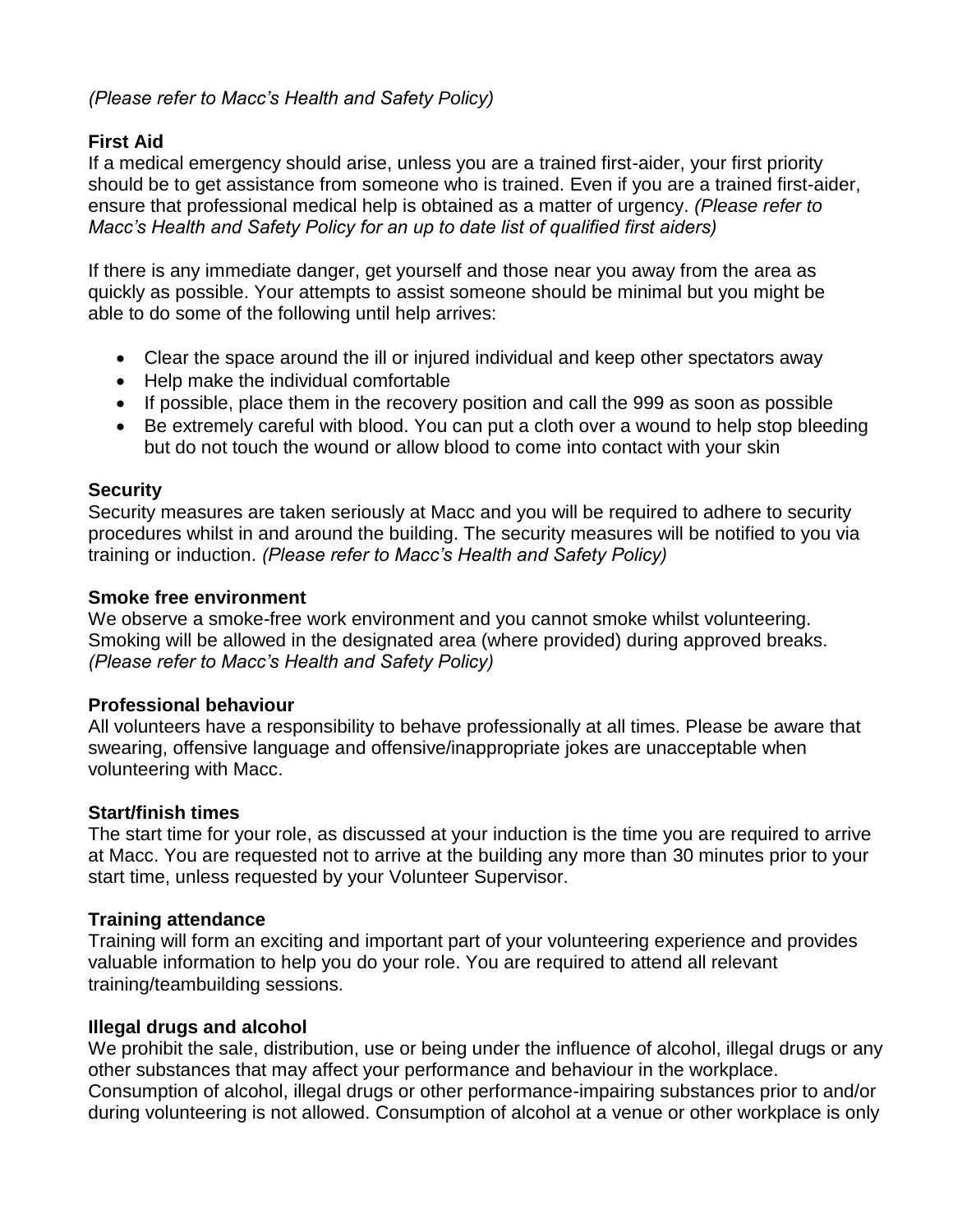permitted when supplied by Management on special occasions, and should be enjoyed in moderation. You must ensure that your actions do not bring into question the professionalism of yourself, or Macc. If you take medication which makes you drowsy, please inform your Volunteer Manager to ensure you are not given a role which would place you in danger.

#### **Dangerous weapons/firearms**

Possession/carrying firearms or dangerous weapons is not permitted.

#### **Mobile phones/Personal Mobile Radios (PMR)**

Unless you have been issued with an authorised mobile phone or personal mobile radio, the use of personal mobile phones, radios or pagers whilst on duty is not permitted. Phones, radios and pagers can be carried visibly by volunteers when they are officially issued by Macc for work purposes. If you need to have your mobile phone with you, it must not be visible during work and must be turned off or on silent whilst you are volunteering.

#### **Notice boards and information display**

Noticeboards, newsletters and other forms of information display may be available and are for the benefit of the whole team. You cannot place or distribute any personal material within the venue without the approval of your Supervisor/Manager.

#### **Personal grooming**

You are required to be neatly groomed, presentable and to maintain a high level of personal hygiene at all times when on duty. For safety reasons, jewellery should be kept to a minimum.

#### **Personal property**

You should note that there might be no supervised storage space at Macc when you are volunteering. You are advised, therefore, not to bring valuables to work, including personal items such as handbags, portable mp3 players, cameras, personal laptops etc. Macc will not assume responsibility for the loss, theft of, or damage to, your personal possessions.

Should you have storage requirements for medical equipment or medication please speak to your Volunteer Supervisor.

#### **Selling or canvassing on premises**

You must not engage in personal business or other interests whilst volunteering. This includes use of work telephones to make calls in relation to personal interests, the display or distribution of posters, pamphlets and catalogues and/or approaching colleagues in relation to those activities.

#### **PLEASE REMEMBER:**

These guidelines are in place to ensure both your and Macc's safety. They are not designed to be restrictive in any way.

Macc want to provide a professional service to its volunteers but we also want you to have fun and enjoy your volunteering experience. We would like you to know that time you give up is very much appreciated.

#### **HAPPY VOLUNTEERING!**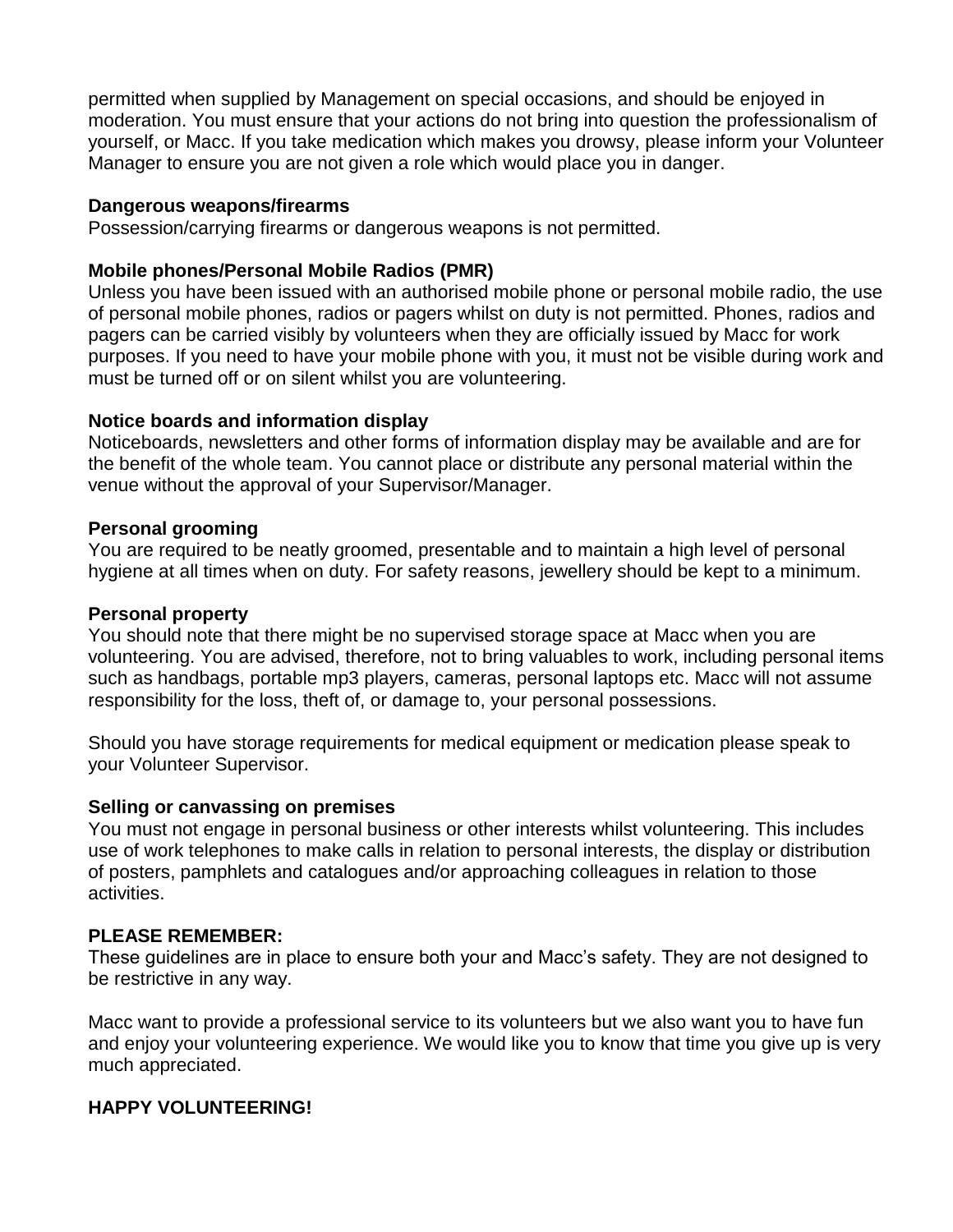**The information in this sheet is for guidance only and is not a substitute for professional advice. If you would like to discuss any part of this document, please contact us at:** 

#### **Macc**

Tel: 0161 834 9823 Email: [info@mcrcommunitycentral.org.uk](mailto:info@mcrcommunitycentral.org.uk) Post: Macc, 3<sup>rd</sup> Floor, Swan Buildings, 20 Swan Street, Manchester, M4 5JW